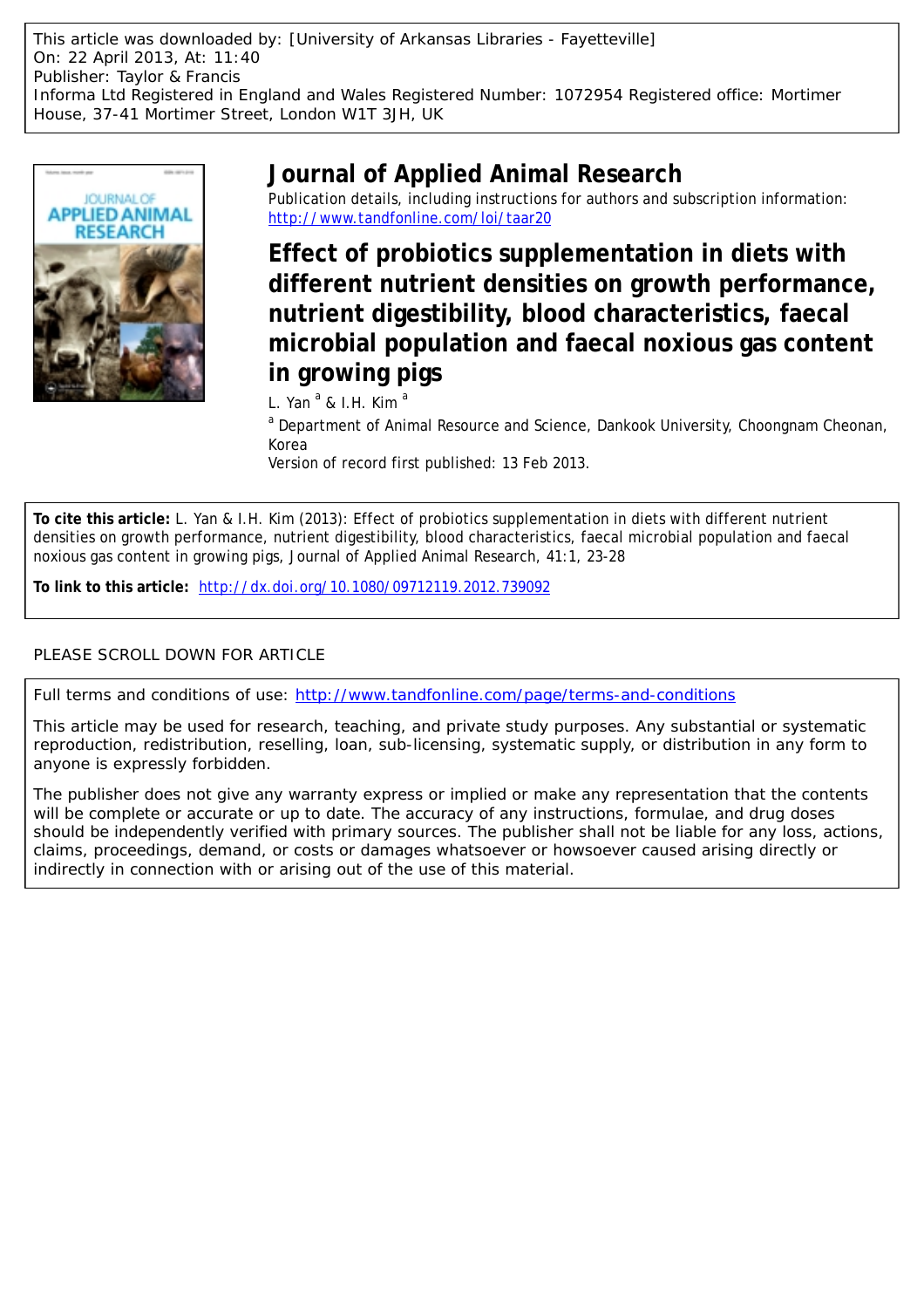#### Taylor & Francis (┶ Taylor & Francis Group

### Effect of probiotics supplementation in diets with different nutrient densities on growth performance, nutrient digestibility, blood characteristics, faecal microbial population and faecal noxious gas content in growing pigs

L. Yan and I.H. Kim\*

Department of Animal Resource and Science, Dankook University, Choongnam Cheonan, Korea

(Received 23 February 2012; final version received 15 May 2012)

A total of 144 pigs with initial BW of 29.48  $\pm$  0.58 kg were used in a 6-wk experiment to evaluate the probiotics supplementation (*Enterococcis faecium*, 1.0 × 10<sup>10</sup> CFU/g) with different nutrient densities in growing were randomly allotted to one of four treatments in a  $2 \times 2$  factorial arrangement of treatments with two levels of nutrient density and probiotic (0 or 0.1%) according to their sex and BW (nine replicate pens with two gilts and two barrows per pen). Pigs fed the higher nutrient density diets led to a higher ( $P < 0.05$ ) ADG and G:F ratio than those fed low nutrient density diet. The inclusion of probiotic increased ( $P < 0.05$ ) ADG, ADFI, G:F, and the apparent total tract digestibility of DM, N, energy. Dietary high nutrient density led to a higher ( $P < 0.05$ ) faecal H<sub>2</sub>S and NH<sub>3</sub> content, whereas the probiotic supplementation led to a reduced ( $P < 0.05$ ) faecal H<sub>2</sub>S and NH3 content. An increased faecal lactobacillus concentration was observed with probiotic supplementation. An interactive effect between energy and nutrient density diet and probiotic was observed on the ADG and G:F ratio, faecal lactobacillus, apparent total tract digestibility and faecal noxious gas content. In conclusion, both dietary probiotic supplementation and a high nutrient diet could improve growth performance and nutrient digestibility in growing pigs. The beneficial effect of probiotic supplementation in pigs could be enhanced with the high energy and nutrient density diets.

Keywords: nutrient density; probiotics; growing pigs

#### 1. Introduction

Recently, the application of probiotics had received considerable attention in the discussion about developing suitable alternative for antibiotic growth promoters in the pig industry (Chen et al. 2006; Meng et al. 2010; Yan, Meng, et al. 2010; Yan and Kim 2011). However, the effect of probiotics supplementation in practice is highly inconsistent because of the different diet composition, strain differences, dose level, age of the animal, as well as its interactions with environmental factors (Loh et al., 2008; Khan, Yousaf, et al. 2011; Khan, Atif, et al. 2011).

Mountzouris et al. (2010) had suggested that the effect of probiotics could be affected by various factors such as the quality of feed component and anti-nutritional compound. Meng et al. (2010) also suggested that nutrient density could influence the effect of probiotics in growing pigs. It has been suggested that probiotics require some nutrient and energy cost because of its effect on immune cell development and function (Fuller 1989; FAO 2002). Mountzouris et al. (2010) also demonstrated that the beneficial functions of probiotic require a nutrient and energy cost for the host because of the growth and proliferation of live microbials. Thus, a high nutrient density diet would be expected to provide more nutrients for growth and proliferation of live microbials. Therefore, we hypothesised that the effect of probiotics in pigs may be different with diets varying in nutrient density.

Lojanica et al. (2010) and Cernauskiene et al. (2011) had recently suggested that dietary Enterococcus faecium DSM7134 increased ADG and feed conversion ratio in weaned pigs and finishing pigs. Therefore, our study was conducted to determine the efficacy of Enterococcus faecium with diets varying in nutrient density in growing pigs. We hypothesised that the effect of Enterococcus faecium could be affected by the different nutrient density diet in growing pigs.

#### 2. Materials and methods

The Animal Care and Use Committee of Dankook University approved the experimental protocols.

#### 2.1. Source of probiotics

The probiotics used in the current experiment is manufactured by a commercial company (Dutch State Mining). This product is a probiotic preparation of

<sup>\*</sup>Corresponding author. Email: inhokim@dankook.ac.kr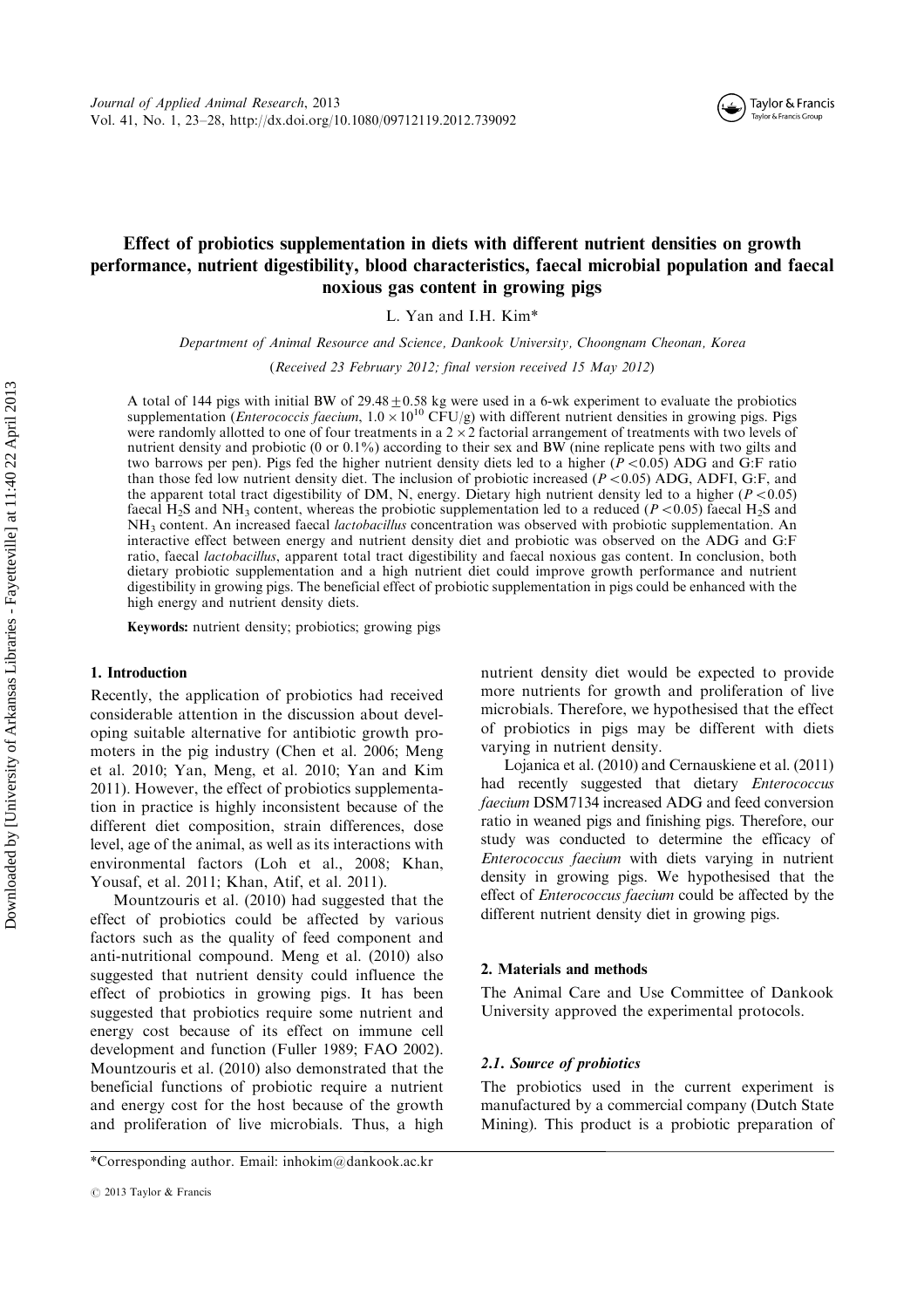*Enterococcus faecium* contains a minimum of  $1.0 \times$ 1010 CFU/g of Enterococcus faecium (DSM 7134)

### 2.2. Experimental design, animals and housing

A total of 144 [(Duroc  $\times$  Yorkshire)  $\times$  Landrace]) pigs with an average initial BW of  $25.49 + 0.58$  kg were used in this 6-wk growth trial. Pigs were allotted into four dietary treatments based on their initial BW using a  $2 \times 2$  factorial arrangement of treatments with two levels of nutrient density (low or high energy, CP, and Lys) and  $(0$  or  $0.1\%$  probiotic). Each dietary treatment consisted of nine replication pens with four pigs per pen (two gilts and two barrows). Diets (Table 1) were formulated to meet or exceed the nutrient requirements recommended by NRC (1998). Pigs were housed in an environmentally controlled, slatted-floor facility in 36 adjacent pens  $(1.8 \times 1.8 \text{ m})$ at the pig farm of Dankook University. Throughout the experiment, all pigs were provided with *ad libitum* access to feed and water through a self-feeder and nipple drinker, respectively. The target room temperature and humidity were  $25^{\circ}$ C and  $60\%$ , respectively.

#### 2.3. Sampling and measurements

Pig weights were measured at the beginning and the end of the experiment period, feed consumption were also recorded on a pen basis during the experiment to

calculate ADG, ADFI, and G:F. Chromium oxide was added to the diet as an indigestible marker at 0.20% of the diet for 7 days prior to faecal collection at the sixth week for calculation of DM, N, and energy digestibility. Faecal grab samples were collected at random from at least two pigs in each pen (one gilt and one barrow; 18 pigs per treatment). All feed and feces samples were stored immediately at  $-20^{\circ}$  until analysis. All feed and faecal samples were freeze-dried and finely ground to be able to pass through a 1 mm screen. The determination of DM, N, and energy digestibility were conducted in accordance with the methods established by the Association of Official Analytical Chemists (1995). Chromium levels were determined via UV absorption spectrophotometry (UV-1201, Shimadzu, Kyoto, Japan) and the apparent total tract digestibility (ATTD) of DM, N, and energy were calculated using indirect methods described by Williams et al. (1962).

Two pigs were randomly selected from each pen (one gilt and one barrow) and bled via jugular venipuncture at the beginning of the experiment (18 pigs per treatment at  $(0, d)$ . The same pigs were bled at the end (18 pigs per treatment at 35 d) of the experiment. Blood samples were collected into vacuum tubes containing no additive and tubes containing K3EDTA (Becton Dickinson Vacutainer Systems, Franklin Lakes, NJ, USA) to obtain serum and whole blood, respectively. The red blood cells

|                             | High nutrient diet |                | Low nutrient diet |                |  |
|-----------------------------|--------------------|----------------|-------------------|----------------|--|
| Item                        | $+$ Probiotics     | $-$ Probiotics | $+$ Probiotics    | $-$ Probiotics |  |
| Ingredient $(\% )$          |                    |                |                   |                |  |
| Corn                        | 56.80              | 56.90          | 62.43             | 62.53          |  |
| Soybean meal                | 35.39              | 35.39          | 32.18             | 32.18          |  |
| Fish oil                    | 5.63               | 5.63           | 3.12              | 3.12           |  |
| Limestone                   | 0.84               | 0.84           | 0.84              | 0.84           |  |
| Salt                        | 0.20               | 0.20           | 0.20              | 0.20           |  |
| <b>TCP</b>                  | 0.70               | 0.70           | 0.72              | 0.72           |  |
| L-Lys HCl $(78%)$           | 0.14               | 0.14           | 0.11              | 0.11           |  |
| Probiotics                  | 0.10               |                | 0.10              |                |  |
| Vitamin premix <sup>b</sup> | 0.20               | 0.20           | 0.20              | 0.20           |  |
| Mineral premix <sup>c</sup> | 0.10               | 0.10           | 0.10              | 0.10           |  |
| Analysed composition        |                    |                |                   |                |  |
| GE, kcal/kg                 | 4283               | 4283           | 4127              | 4127           |  |
| $CP, \%$                    | 19.41              | 19.41          | 18.34             | 18.34          |  |
| $Lys, \%$                   | 1.29               | 1.29           | 1.30              | 1.30           |  |
| $Ca, \%$                    | 0.64               | 0.64           | 0.65              | 0.65           |  |
| Total $P_{\cdot}\%$         | 0.53               | 0.53           | 0.54              | 0.54           |  |

Table 1. Composition of basal diets (as-fed basis).<sup>a</sup>

<sup>a</sup>High and low: high or low in energy, CP, and Lys; High or low diet was supplemented with 0 or 0.2% probiotics.<br><sup>b</sup>Provided per kg diet: 20,000 IU of vitamin A; 4000 IU of vitamin D<sub>3</sub>; 80 IU of vitamin E; 16 mg of vita thiamine; 20 mg of riboflavin; 6 mg of pyridoxine; 0.08 mg of vitamin  $B_{12}$ ; 120 mg of niacin; 50 mg of Ca-pantothenate; 2 mg of folic acid; and 0.08 mg of biotin.

c Provided per kg diet: 140mg of Cu (as copper sulfate); 179 mg of Zn (as zinc oxide); 12.5 mg of Mn (as manganese oxide); 0.5 mg of I; 0.25 mg of Co (as  $Co<sub>2</sub>O<sub>3</sub>·7H<sub>2</sub>O$ ); and 0.4 mg of Se (as Na<sub>2</sub>SeO<sub>3</sub>·5H<sub>2</sub>O).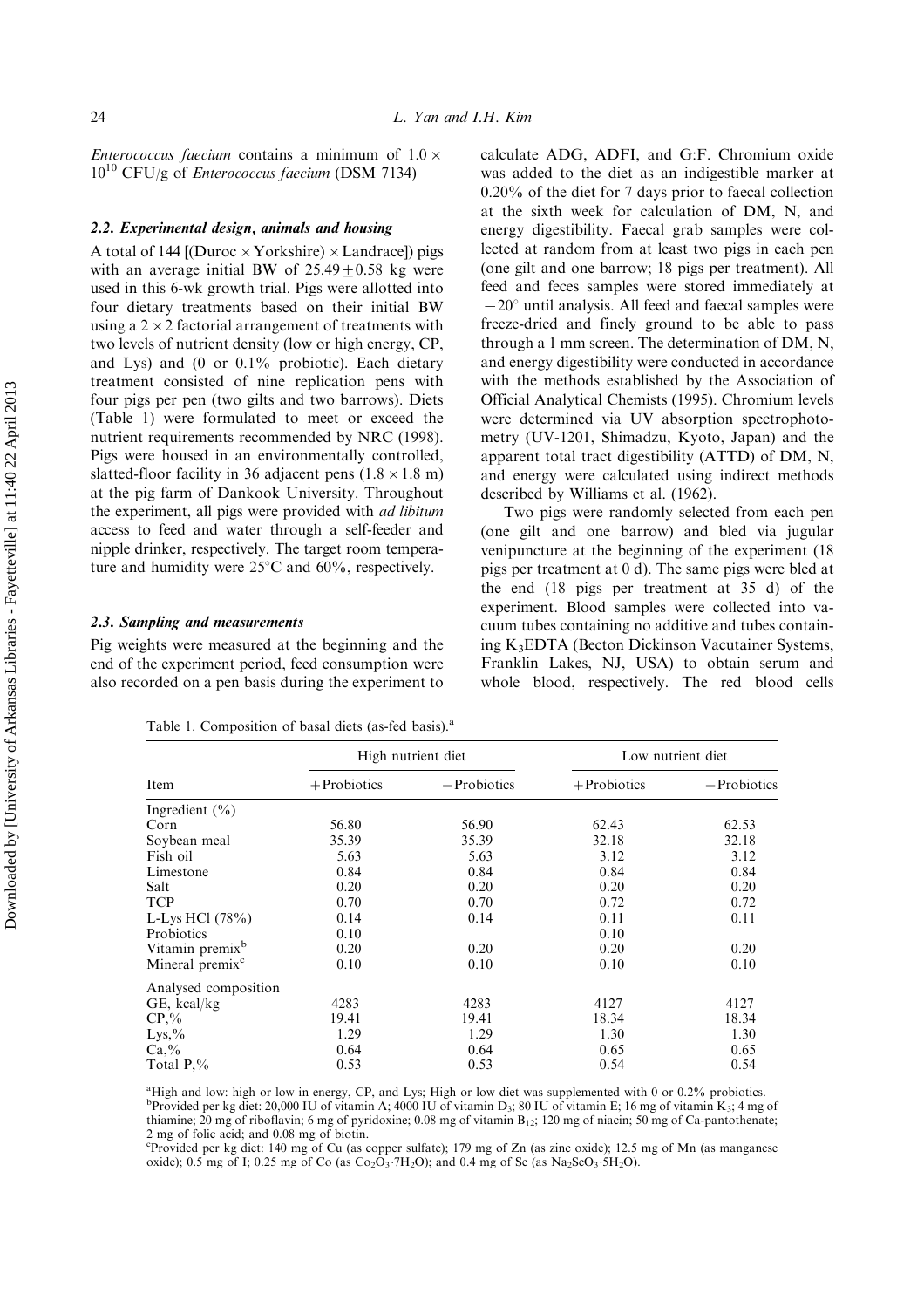(RBC), white blood cells (WBC) and lymphocyte counts of whole blood samples were determined using an automatic blood analyser (ADVIA 120, Bayer, Tarrytown, NY, USA).

At the end of the experiment, faecal samples were collected via massaging the rectum from two pigs randomly selected from each pen (one gilt and one barrow; 18 pigs per treatment) and pooled and placed on ice for transportation to the laboratory where analysis was immediately carried out. The composite faecal sample (1 g) from each pen was diluted with 9 mL of 10g/L peptone broth (Becton, Dickinson and Co., Rutherford, NJ, USA) and homogenised. Viable counts of bacteria in the faecal samples were then conducted by plating serial 10-fold dilutions (in 10 g/ L peptone solution) onto MacConkey agar plates (Difco Laboratories, Detroit, MI, USA) and lactobacilli medium III agar plates (Medium 638, DSMZ, Braunschweig, Germany) to isolate the E. coli and Lactobacillus, respectively. The lactobacilli medium III agar plates were then incubated for 48 h at  $39^{\circ}$ C under anaerobic conditions. The MacConkey agar plates were incubated for 24 h at  $37^{\circ}$ C under anaerobic conditions. The E. coli and Lactobacillus colonies were counted immediately after removal from the incubator.

For analysis of the faecal  $NH<sub>3</sub> H<sub>2</sub>S$  concentration, fresh faecal samples were collected from at least two pigs in each pen (18 pigs per treatment) at the end of experiment. The  $NH<sub>3</sub>$  concentration was then determined using the method described by Chaney and Marbach (1962). To determine the faecal  $H_2S$  concentration, 300 g of fresh faecal samples were transferred to a sealed box and fermented for 30 h in an incubator (35 $^{\circ}$ C). The fermented samples were then analysed using a gas search probe (Gastec Corp., Kanagawa, Japan).

#### 2.4. Statistical analyses

Data were analysed as a randomised complete block design, with a  $2 \times 2$  factorial arrangement using the GLM procedure of SAS (SAS Inst. Inc., Cary, NC, USA). The final model included the main effects included dietary nutrient density and probiotic administration, as well as the interaction between probiotic and dietary nutrient density. For all response criteria, the pen served as the experimental unit. Variability in the data was expressed as the pooled SE and a  $P < 0.05$  was considered to be statistically significant.

#### 3. Results

#### 3.1. Growth performance

In the current study, pigs fed the high nutrient density diets increased ( $P < 0.05$ ) ADG and G:F ratio rather than those fed low energy and nutrient density diet (Table 2). Likewise, the inclusion of probiotics led to a higher ADG, ADFI, and G:F ratio than those fed no-probiotics treatments. Moreover, with probiotic supplementation, pigs fed high energy and nutrient density increased ADG, G:F was much better than

Table 2. Effects of supplementation of high and low energy and nutrient density diets with probiotics on growth performance, nutrient digestibility and blood characteristics in growing pigs.

| Items                               |       | High  |       | Low   |                 | $P$ -value |         |              |
|-------------------------------------|-------|-------|-------|-------|-----------------|------------|---------|--------------|
|                                     | $+P$  | $-P$  | $+P$  | $-P$  | SE <sup>c</sup> | D          | P       | $D \times P$ |
| Growth performance <sup>a</sup>     |       |       |       |       |                 |            |         |              |
| Initial BW                          | 24.8  | 25.4  | 25.5  | 26.2  | 0.58            | 0.313      | 0.254   | 0.216        |
| Final BW                            | 54.1  | 51.9  | 52.7  | 51.5  | 1.01            | 0.034      | 0.012   | 0.007        |
| ADG, g                              | 697   | 632   | 647   | 602   | 21              | < 0.05     | < 0.001 | 0.004        |
| ADFI, $g$                           | 1556  | 1510  | 1535  | 1545  | 37              | 0.281      | 0.243   | 0.188        |
| G: F                                | 0.449 | 0.419 | 0.422 | 0.389 | 0.014           | < 0.001    | < 0.05  | 0.012        |
| Nutrient digestibility <sup>b</sup> |       |       |       |       |                 |            |         |              |
| DM                                  | 79.3  | 74.9  | 78.1  | 73.7  | 1.98            | 0.462      | 0.002   | 0.552        |
| N                                   | 82.8  | 75.3  | 78.9  | 74.4  | 2.01            | 0.241      | < 0.001 | 0.010        |
| Energy                              | 81.8  | 74.2  | 77.6  | 73.5  | 1.84            | 0.548      | 0.003   | 0.015        |
| Blood characteristics <sup>2</sup>  |       |       |       |       |                 |            |         |              |
| WBC, $10^3/\mu$ l                   | 14.7  | 13.6  | 14.5  | 13.2  | 0.79            | 0.254      | 0.347   | 0.292        |
| RBC, $10^6/\mu l$                   | 7.9   | 7.5   | 7.4   | 7.2   | 0.54            | 0.357      | 0.628   | 0.185        |
| Lymphocyte, $\%$                    | 59.9  | 56.8  | 57.6  | 54.5  | 3.18            | 0.486      | 0.684   | 0.241        |

<sup>a</sup> Each mean represents six pens with two gilts and two barrows per pen. High: high energy and nutrient diet  $\pm 0.2\%$  probiotics (P); Low: low energy and nutrient diet  $\pm 0.2\%$  probiotics (P).

<sup>b</sup>Each mean represents nine pens with two gilts and two barrows per pen. High: high energy and nutrient diet;  $\pm 0.1\%$  probiotics (P); Low: low energy and nutrient diet  $+0.1\%$  P.

Pooled standard error.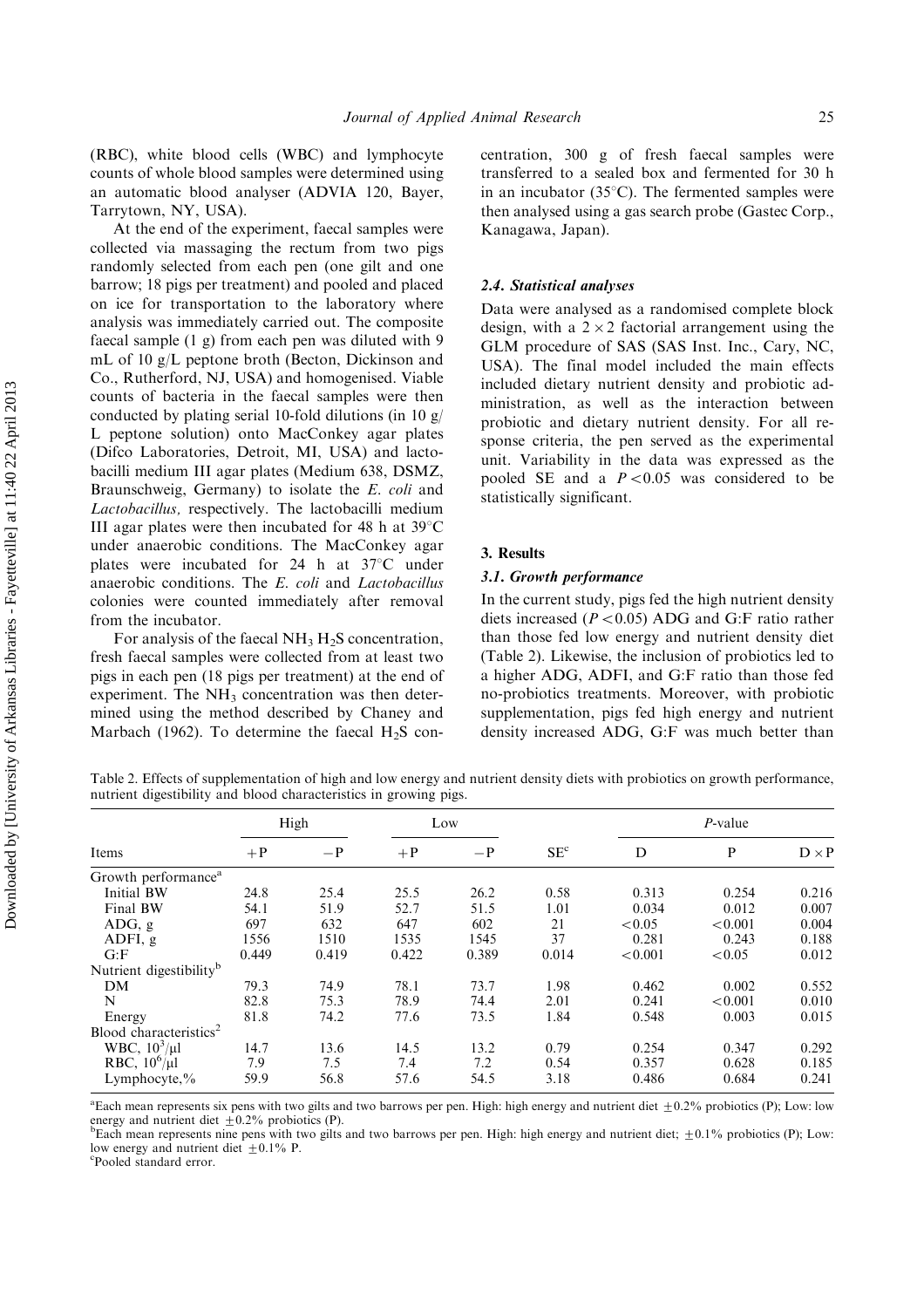those fed low energy and nutrient density diets (density  $\times$  probiotics).

#### 3.2. Nutrient digestibility and blood characteristics

Dietary probiotics supplementation led to a higher DM, N and energy digestibility than those fed nonprobiotics diet. No difference was observed in the nutrient digestibility between different nutrient density levels. An interactive  $(P<0.05)$  effect between probiotics and nutrient density level was observed on the energy levels in the current study ( $P < 0.05$ ; Table 2). No difference  $(P>0.05)$  was observed on the other blood profiles (WBC, RBC, Lymphocyte count) in the current study (Table 2).

### 3.3. Faecal microbial population and noxious gas content

An increased  $(P<0.05)$  faecal *lactobacillus* concentration was observed with probiotics supplementation in the current study (Table 3), and it increased ( $P \leq$ 0.05) more dramatically with the high nutrient density diet. Pigs fed a high nutrient diet led to a higher faecal  $H<sub>2</sub>S$  and  $NH<sub>3</sub>$  content than those fed low nutrient diets (Table 3). A probiotics supplemented diet reduced faecal  $H_2S$  and  $NH_3$  content compared with non-probiotics supplemented diet.

#### 4. Discussion

#### 4.1. Effect of probiotics

In the current study, the inclusion of Enterococcus faecium DSM7134 (E. faecium DSM 7134) led to a greater ADG and G:F ratio compared with those fed a non-supplemented diet, which is in agreement with Lojanica et al. (2010) and Cernauskiene et al. (2011), who suggested that dietary E. faecium DSM 713 increased ADG and feed conversion ratio in weaned pigs and finishing pigs. Similarly, nutrient digestibility was also increased by dietary E. faecium DSM 713. Therefore, we suggest that the reason for the improved growth performance and feed efficiency is likely to be the increased nutrient digestibility. Previously, it has been well suggested that E. faecium possesses an inhibitory substance and function as a probiotics bacterial inhibitor of Streptococcal mutans (Kumada et al. 2009). Cernauskiene et al. (2011) also suggested that E. faecium are normal components of the swine intestinal microbiota, which could produce lactic acid to reduce the pH value of the intestinal content and inhibit the development of invasive pathogens. In our study, the faecal lactobacillus was increased by the dietary probiotics supplementation, which is in accordance with Maruta et al. (1996), who suggested that the *lactbacillus* supplementation could increase the faecal lactobacillus in pigs. Kaper et al. (2004) had previously suggested that the presence of Lactobacillus in the gastrointestinal tract is positively related to gut health. Therefore, our study confirmed that the E. faecium DSM 713 could be used as a good probiotics in growing pigs. Moreover, the faecal noxious gas content was also reduced with the probiotics supplementation, which could also be explained by the increased nutrient digestibility and intestinal microbiotia ecosystem. This hypothesis is strength by Ferket et al. (2002), who suggested that probiotics could indirectly reduce environmental pollutants from animal manure by improving feed efficiency, nutrient retention and the intestinal microbiotia ecosystem. However, no difference was observed on the blood characteristic in the current study, which is in agreement with our previous study (Chen et al. 2006), which suggested that no difference was observed with probiotic supplementation in pigs. In contrast, Cho et al. (2005) suggested that red blood cell was improved with probiotics supplementation. The reason for the difference is unknown; therefore, further study is still warrant to make a conclusion

Table 3. Effects of supplementation of high and low energy and nutrient density diets with probiotics on faecal microbial shedding and faecal noxious gas content in growing-finishing pigs.<sup>a</sup>

| Items                      | High |      | Low  |      |        | <i>P</i> -value |         |              |
|----------------------------|------|------|------|------|--------|-----------------|---------|--------------|
|                            | $+P$ | $-P$ | $+P$ | $-P$ | $SE^b$ | D               | D       | $D \times P$ |
| Faecal microbial shedding  |      |      |      |      |        |                 |         |              |
| Lactobacillus              | 8.96 | 7.45 | 7.96 | 7.14 | 0.278  | 0.542           | < 0.001 | 0.021        |
| E. coli                    | 6.48 | 6.53 | 6.64 | 6.84 | 0.354  | 0.613           | 0.241   | 0.354        |
| Faecal noxious gas content |      |      |      |      |        |                 |         |              |
| NH <sub>3</sub>            | 702  | 827  | 658  | 705  | 21.6   | 0.021           | 0.016   | 0.024        |
| $H_2S$                     | 31.8 | 39.2 | 24.9 | 30.1 | 2.54   | 0.001           | 0.005   | 0.031        |

 $a<sup>a</sup>A$  total of 144 pigs with an initial BW of 29.48 $\pm$ 0.58 kg. Each mean represents nine pens with two gilts and two barrows per pen. High: high energy and nutrient diet;  $\pm 0.1\%$  probiotics (P); Low: low energy and nutrient diet  $\pm 0.1\%$  P. Pooled standard error.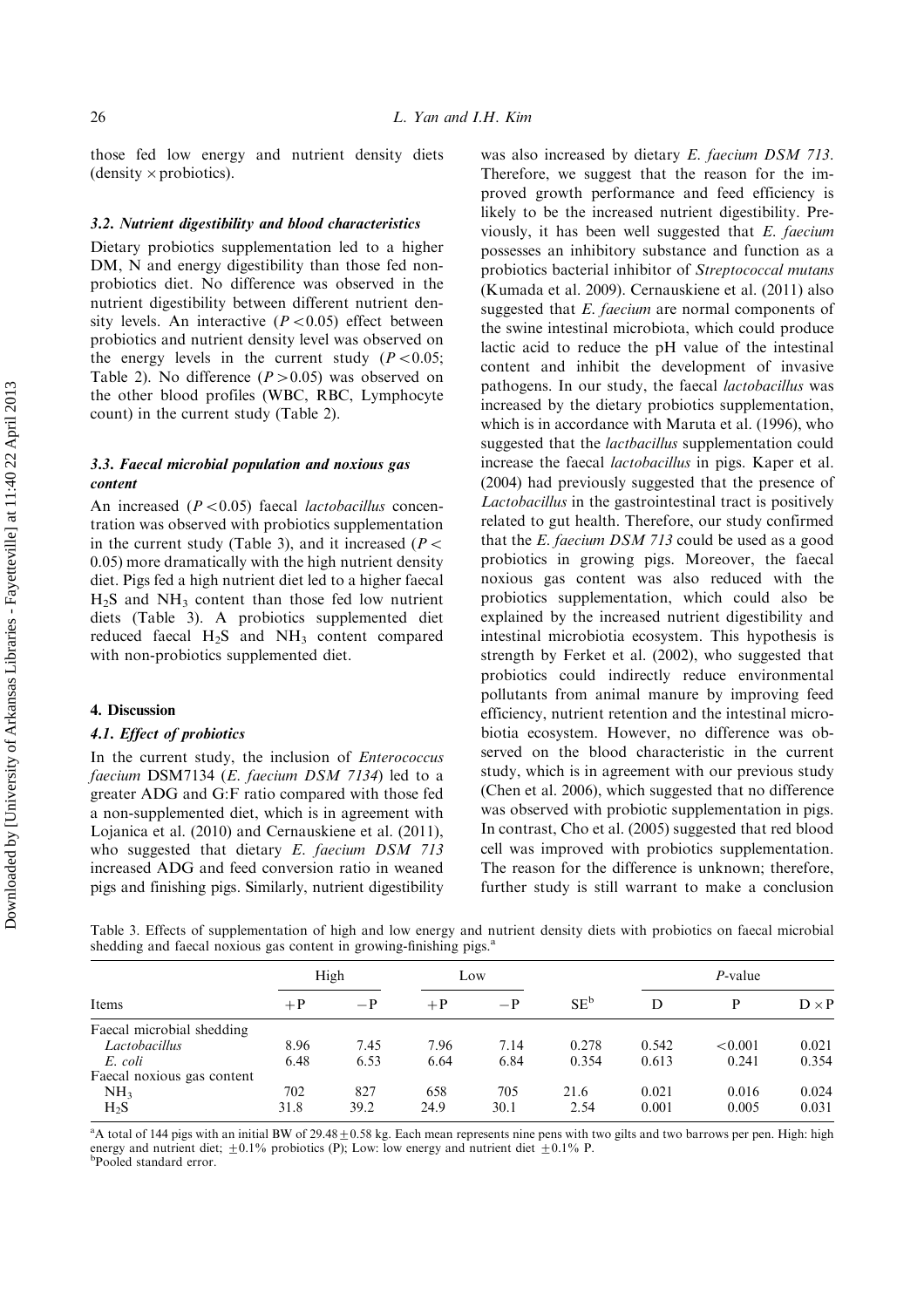about the effect of probiotics on the blood characteristics.

#### 4.2. Effect of nutrient density

In the present study, although the difference in energy, crude protein, and lysine level between high and low nutrient density diet was only 100 kal/kg, 1%, and 0.1%, respectively, dietary high nutrient density led to a higher ADG and G:F ratio than the low energy and nutrient density diet. In agreement with this study, Yan, Wang, et al. (2010) also reported that increased nutrient density improved ADG in the growing-finishing pigs. However, in that study, pigs fed a high energy and nutrient density diet had a reduced feed intake compared with the low nutrient density diet, which was not the case in the current study. Thus, we hypothesised that the higher ADG with the nutrient density diet could be attributed to the increased nutrient intake in the current study. Supportably, Beaulieu et al. (2009) and Stahly et al. (1981) also demonstrated that pigs were able to increase energy intake and consequently the growth performance when high energy diets were provided. Moreover, the inclusion of high nutrient density increased faecal noxious gas content such as ammonia nitrogen and hydrogen sulfide concentration, which is in agreement with Carter et al. (1996) and Yan, Wang, et al. (2010), who suggested that dietary high nutrient density diet could increase the faecal noxious gas emission in finishing pigs. In our study, no difference was observed on the feed intake and the nutrient digestibility. Therefore, we hypothesised that the reason for the high faecal noxious gas content is likely to be the high nutrient passed to the large intestine, which provide more substrate for faecal microbial fermentation.

It is evident that an interactive effect of probiotics supplementation and dietary nutrient density was observed on the growth performance and nutrient digestibility. Similarly, our previous study (Meng et al. 2010) also reported that the effect of probiotics on nutrient digestibility (N and energy) could be enhanced with higher nutrient density diet, and suggested that the reason is likely to be the positive effect of probiotics on the microflora balance in the gut. In this study, the interactive effects of probiotic and nutrient density diet were not only observed in G:F ratio and nutrient digestibility, but also the lactobacillus concentration. Therefore, our study confirmed that the reason for the interactive effect could be the increased microflora balance, which led to a better metabolism and transformation of feed into body mass. Moreover, the higher faecal noxious gas content resulted from high nutrient density decreased dramatically with the probiotics supplementation. Ferket et al. (2002) had suggested that faecal noxious gas content of animal is related to intestinal microflora in the gastrointestinal tract of pigs. Our previous study also suggested that the increased nutrient digestibility could be considered as a reason for the reduced faecal noxious gas content (Yan, Wang, et al. 2010; Yan et al. 2011). Therefore, the reason for the interactive effect on the faecal noxious gas content is likely to be the results of other interactive effects (nutrient digestibility and faecal lactobacillus) observed in the current study.

#### 5. Conclusion

In conclusion, both dietary probiotics supplementation and a high nutrient diet could improve growth performance and nutrient digestibility in growing pigs. The beneficial effect of probiotics supplementation in pigs could be enhanced with the high energy and nutrient density diets.

#### References

- Association of Official Analytical Chemists (AOAC). 1995. Official methods of analysis. 16th ed. Washington (DC): Association of Official Analytical Chemists.
- Beaulieu AD, Williams NH, Patience JF. 2009. Response to dietary digestible energy concentration in growing pigs fed cereal grain-based diets. Journal of Animal Science 87:965-976.
- Carter SD, Crowmwell GL, Lindemann MD, Turner LW, Bridges TC. 1996. Reducing N and P excretion by dietary manipulation in growing and finishing pigs [Abstract]. Journal of Animal Science 74(Suppl. 1):59.
- Cernauskiene J, Bartkevieiute Z, Hammerer J, Kozlowski K, Jeroch H. 2011. The effect of ''Bonvital'', a probiotic product containing Enterococus faecium on the fattening performance, carcass characteristics and meat quality of pigs under production conditions. Veterinary Medicine and Zootechnics T.54:20-25
- Chaney AL, Marbach EP. 1962. Modified reagents for determination of urea and ammonia. Clinical Chemistry 8:130-132.
- Chen YJ, Min BJ, Cho JH, Kwon OS, Son KS, Kim HJ, Kim IH. 2006. Effects of dietary Bacillus-based probiotic on growth performance, nutrients digestibility, blood characteristics and fecal noxious gas content in finishing pigs. Asian-Australia Journal of Animal Science 19:587-592.
- Cho JH, Chen YJ, Min BJ, Kim HJ, Shon KS, Kwon OS, Kim JD, Kim IH. 2005. Effect of dietary Bacillus subtilis on growth performance, immunological cell change, fecal  $NH<sub>3</sub>-N$  concentration and carcass meat quality characteristics in finishing pigs. Korean Journal of Animal Science and Technology 47:937-946.
- Ferket PR, van Heugten E, van Kempen TATG, Angel R. 2002. Nutritional strategies to reduce environmental emissions from nonruminants. Journal of Animal Science 80(E. Suppl. 2):E168-E182.